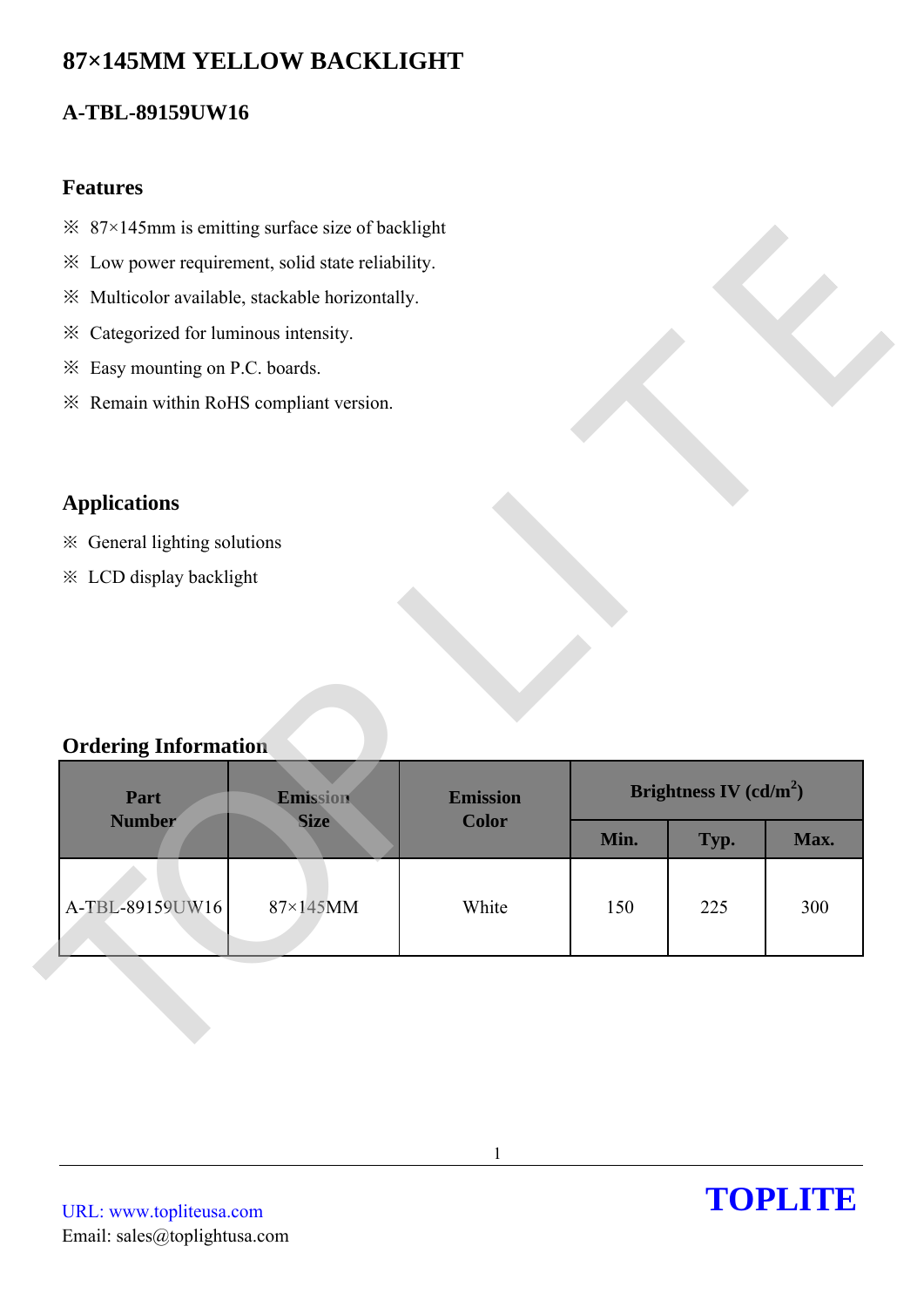### **A-TBL-89159UW16**

## **Maximum Ratings**

| <b>Parameter</b>                                        | <b>Symbol</b> | <b>Value</b>  | Unit           |
|---------------------------------------------------------|---------------|---------------|----------------|
| Operating temperature                                   | $T_{OP}$      | $-35 \sim 85$ | $\mathcal{C}$  |
| Storage temperature                                     | $T_{STG}$     | $-35 \sim 85$ | $\mathfrak{O}$ |
| Peak forward current $(T_A=25 \degree C)$ <sup>*1</sup> | $1_{\rm PF}$  | 120           | m A            |
| Reverse voltage (TA=25 $^{\circ}$ C)                    | $V_{R}$       |               |                |
| Power consumption (TA=25 $^{\circ}$ C)                  |               | 960           | mW             |

# **Electrical / Optical Characteristics (1)**

| <b>Electrical / Optical Characteristics (1)</b><br>$(T_A = 25 \text{ °C} \& \text{ IF} = 20 \text{ mA})$ |        |                      |       |              |
|----------------------------------------------------------------------------------------------------------|--------|----------------------|-------|--------------|
| <b>Parameter</b>                                                                                         |        | <b>Symbol</b>        | Value | Unit         |
| <b>Wavelength at peak emission</b>                                                                       | (Typ.) | $\lambda_{\rm P}$    |       | nm           |
| Spectral bandwidth at 50%                                                                                | (Typ.) | Δλ                   | 30    | nm           |
|                                                                                                          | (Min.) | $I_F$                | 50    |              |
| <b>Forward Current</b>                                                                                   | (Typ.) | $I_F$                | 65    | mA           |
|                                                                                                          | (Max.) | $\mathbf{I}_{\rm F}$ | 80    |              |
|                                                                                                          | (Min.) | $V_F$                |       |              |
| <b>Forward voltage</b>                                                                                   | (Typ.) | $\rm V_F$            | 12    | $\mathbf{V}$ |
|                                                                                                          | (Max.) | $\rm V_F$            |       |              |
| <b>Color temperature</b>                                                                                 | (Min.) | <b>TC</b>            | 20000 | K            |
|                                                                                                          | (Max.) | <b>TC</b>            | 25000 | K            |
| <b>Luminous Uniformity</b>                                                                               | (Typ.) |                      | 80%   |              |
| <b>Discreteness</b>                                                                                      | (Typ.) |                      | 20%   |              |
|                                                                                                          |        |                      |       |              |
| <b>Luminous Intensity Bin Groups</b>                                                                     |        |                      |       |              |

# **Luminous Intensity Bin Groups**

| Brightness IV $(cd/m^2)$ |      |      |  |  |
|--------------------------|------|------|--|--|
| Min.                     | Typ. | Max. |  |  |
| 150                      | 225  | 300  |  |  |

URL: www.topliteusa.com Email: sales@toplightusa.com

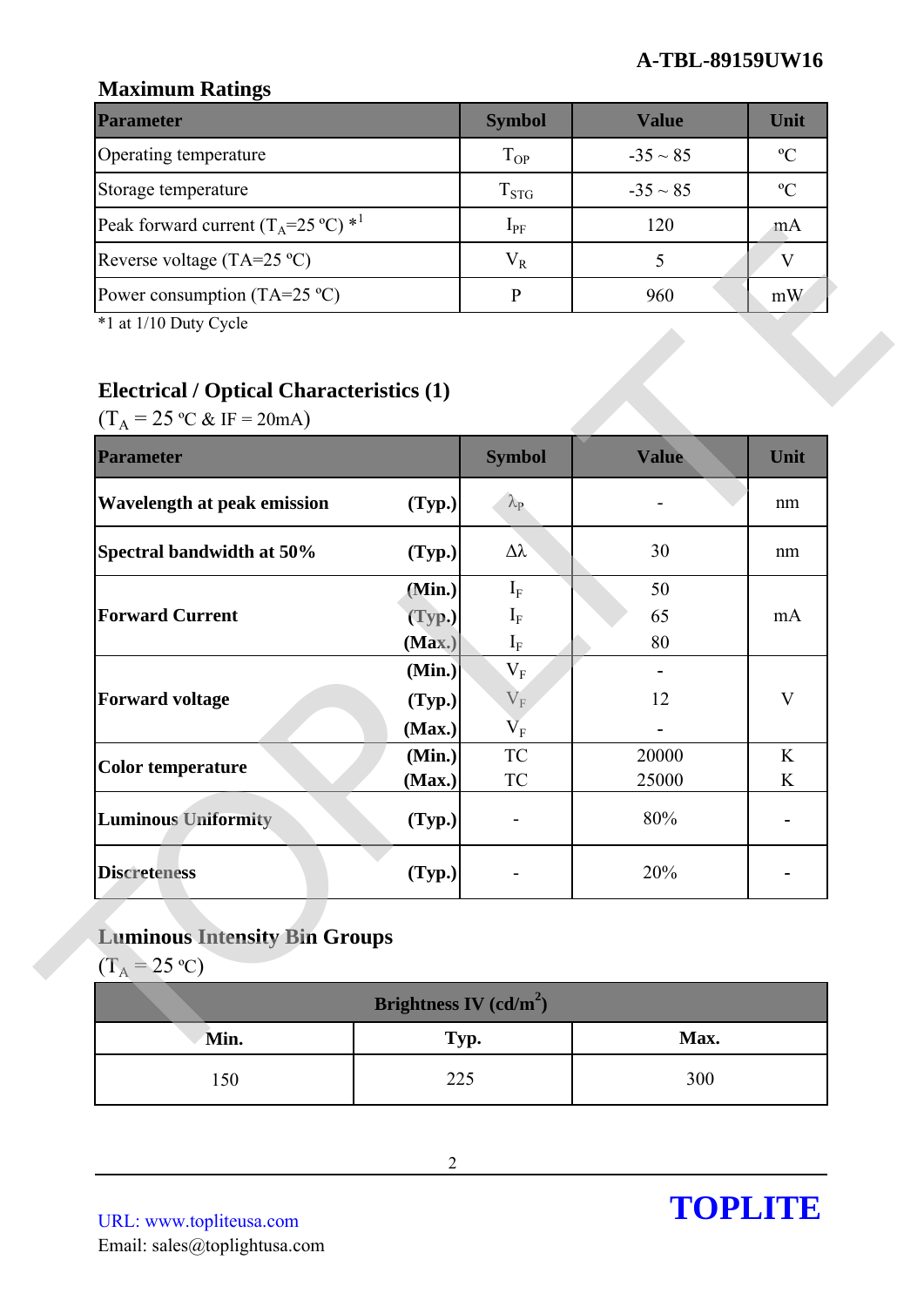## **Electrical/Optical Charateristic (2)**



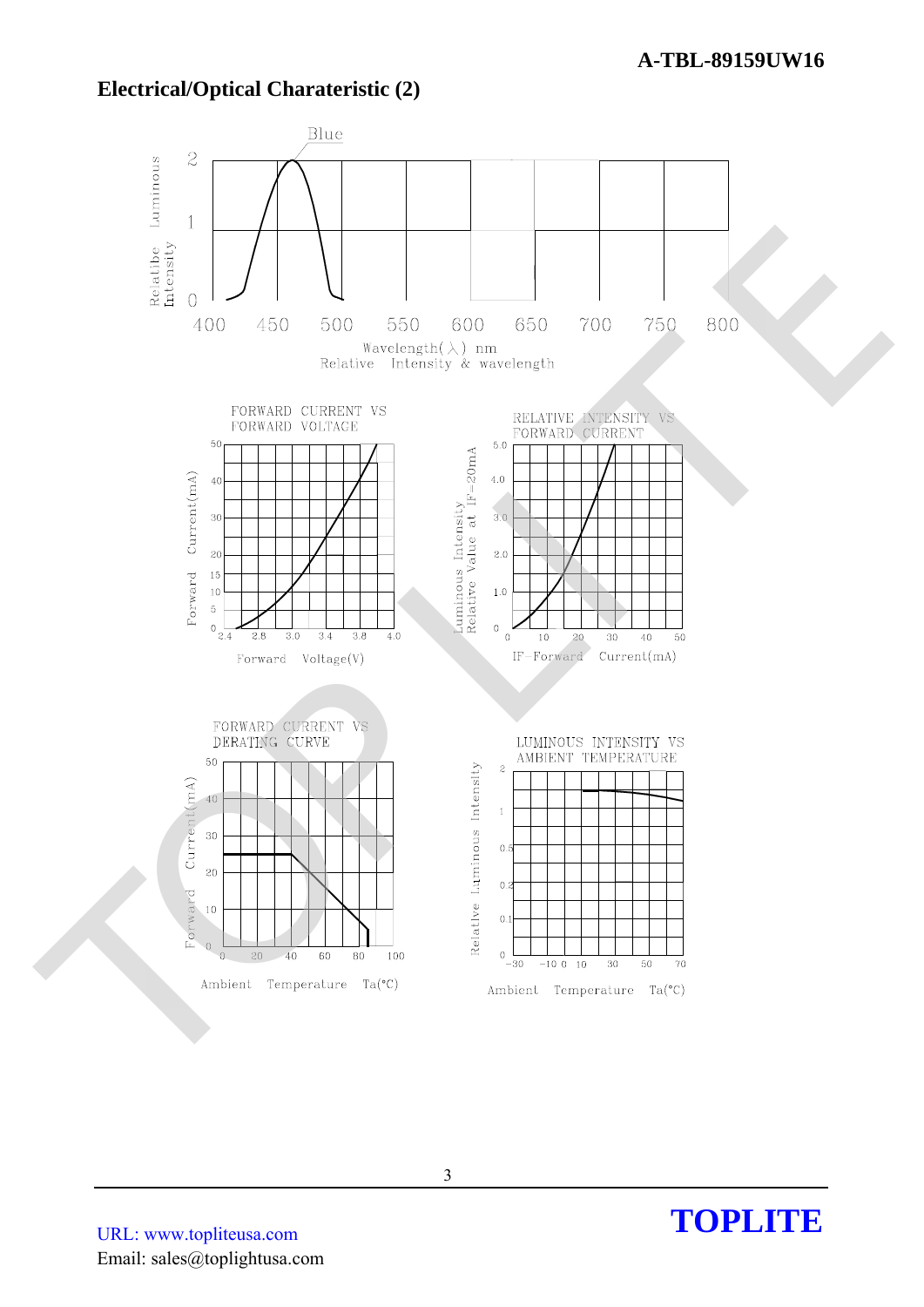# **Package Outline Dimensions**



#### Notes:

- 1. All dimensions are in millimeters. Tolerance is +/-0.25 unless otherwise noted.
- 2. The specifications, characteristics and technical data described in the datasheet are subject to change without prior notice.